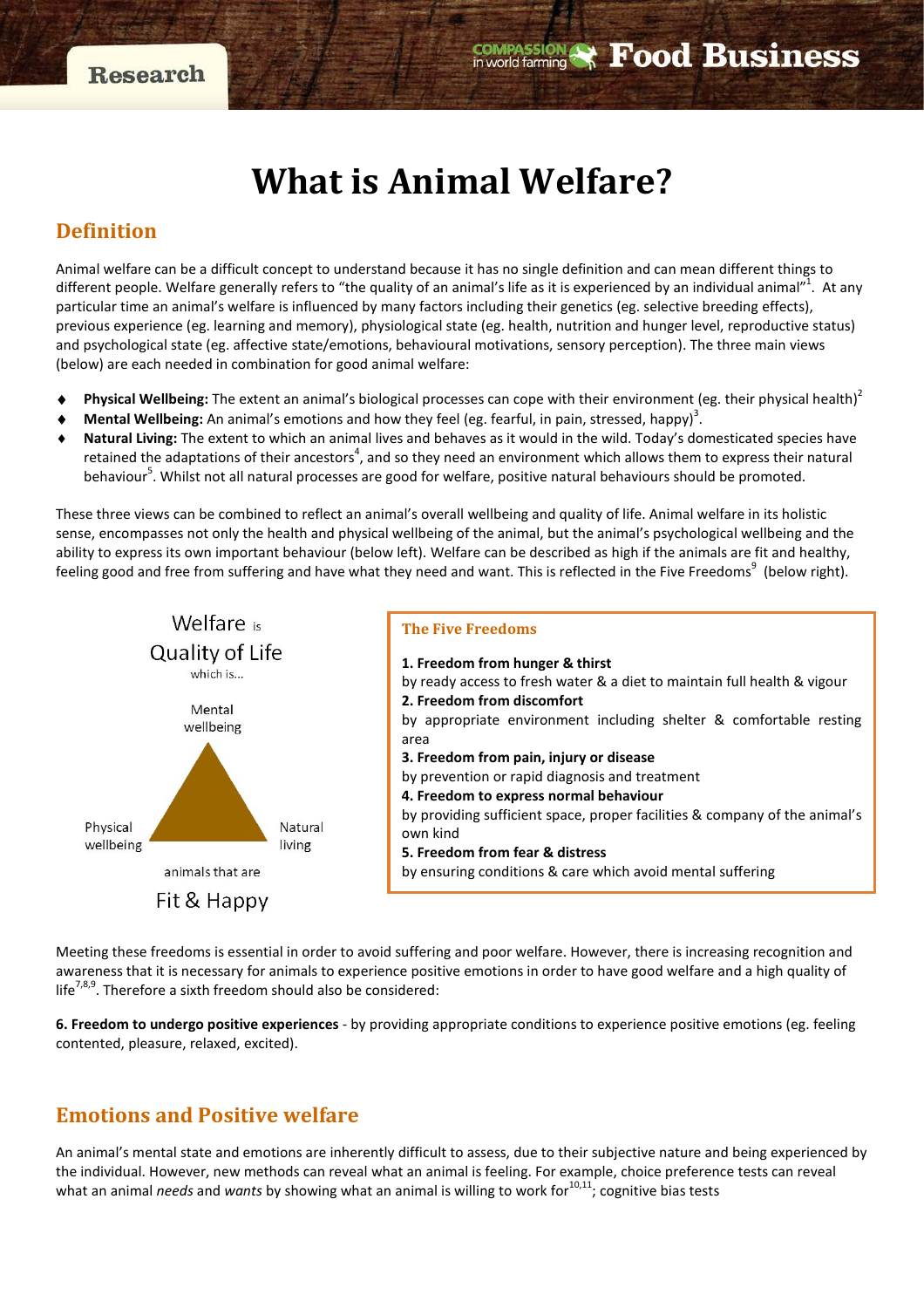can show whether an animal currently possesses an 'optimistic' or 'pessimistic' mental state (whether they expect a positive or negative outcome from a neutral scenario)<sup>12</sup>; appraisal tests recording animal's behavioural and physiological reactions to a situation can show the type of emotion experienced<sup>7,13</sup>; and observable behaviour signals ('body language') can reveal an animals' emotional state $1$ <sup>-</sup>

**COMPASSION** 

**Food Business** 

To have good welfare animals need to experience positive emotions (the 'sixth' freedom). Figure 2 is a model of emotions, showing how they fall onto a dimension between high and low arousal and positive and negative feelings. Animals may have poor welfare when experiencing emotions on the left of the circle (eg. fearful, tense, unhappy or bored) and good welfare for emotions on the right (eg. excited, happy, satisfied).



**Figure 2. A model of emotion, defined by dimensions of activity level and negative to positive feelings. Examples of emotions which fall into each area are shown outside the circle.** Adapted from Russell [15], Russel & Caroll [16].

Examples of negative emotions which reduce welfare in animals include **fear** eg. to novel stimuli or through separation from their social group<sup>17</sup>, stress, pain<sup>18</sup>, frustration eg. through thwarting naturally-motivated behaviours<sup>19</sup> or through lack of predictability or control over their environment<sup>20</sup> and boredom eg. through a lack of environmental stimulation 21. Positive emotions which increase welfare include **pleasure** and **satiation** - such as from satisfying naturally motivated behaviours such as feeding, play, exploration, and social interaction<sup>7</sup>. The absence of positive emotions can indicate an animal is in a negative emotional state<sup>7</sup>.

## **Sentience**

Farm animals are sentient beings, which means they have feelings that matter to them<sup>22,</sup> which is now recognised by EU Law (Treaty of Lisbon 2009). Sentient beings are intelligent animals, capable of feeling emotions such as fear and pain, as well as pleasure and happiness. Sentience is also important to welfare because animals' level of awareness and cognitive abilities influence people's attitudes and therefore their treatment of them<sup>23</sup>.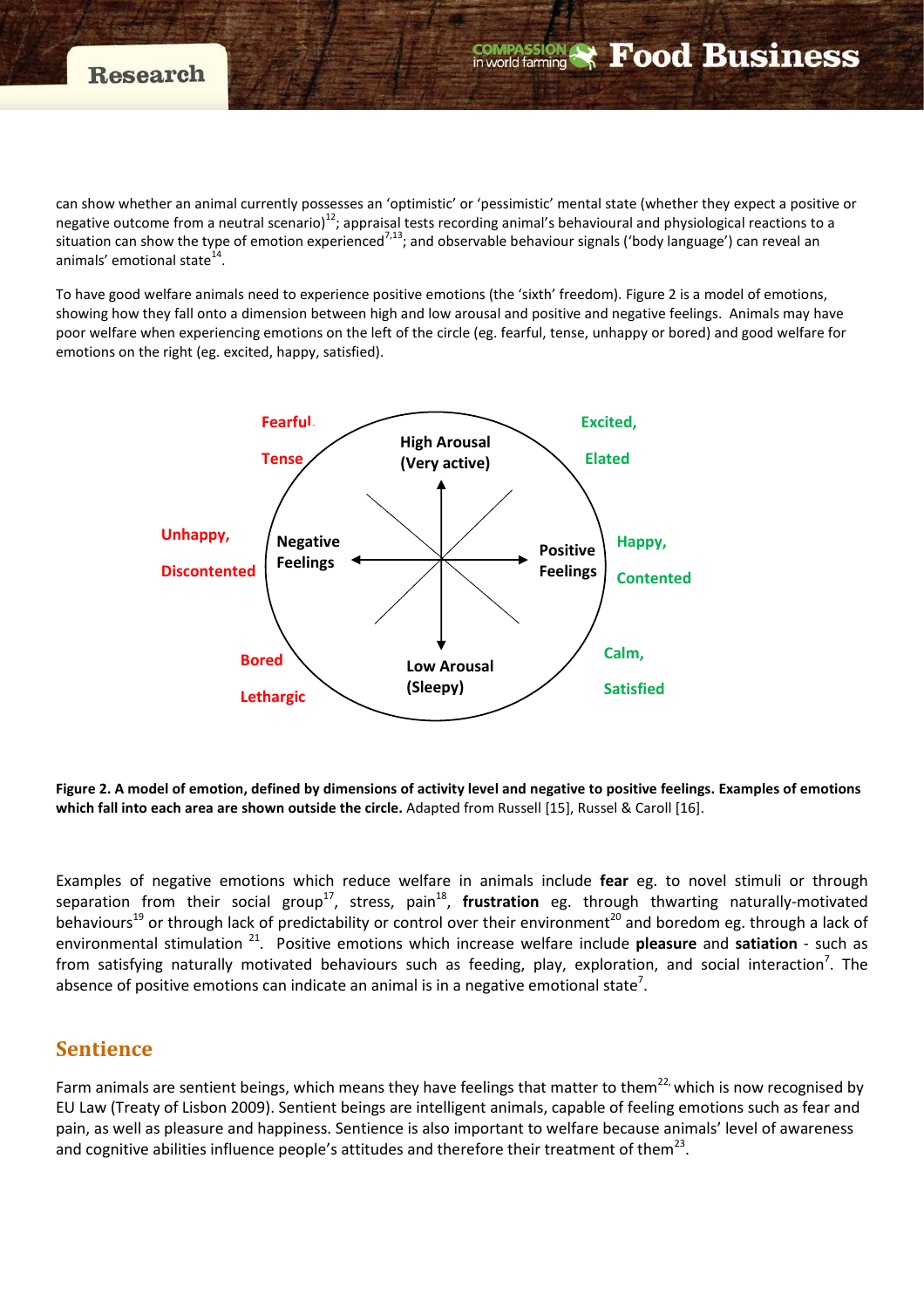# **Research**

### **COMPASSION Food Business**

Examples of complex abilities which highlight sentience in farm animals include:

**Pigs**:

Are capable of using deception<sup>24</sup> and understanding knowledge held by other individuals when searching for food25

- Can use vocal and olfactory cues to distinguish their home environment by one day old<sup>26</sup>
- Show more play and exploratory behaviour and an optimistic mental state when given cognitive challenges in their environment $27,28$
- Can identify faces to distinguish between different people wearing the same clothes<sup>29</sup>
- Can understand what a mirror represents and use it to find food<sup>23</sup>

#### **Cattle**:

- Value social contact with other individuals<sup>30</sup> and can remember up to 50-70 others<sup>2</sup>
	- As calves, can distinguish different people using their height and face  $31$
	- Show excitement when they solve a problem, such as opening a gate<sup>32</sup>
	- Seem aware of others' emotions e.g. by reducing their feeding if a companion is stressed $33$
	- Engage in social play with their mother from a few days  $old^{34}$

**Chickens**:

- Exert self-control<sup>35</sup> and can show emotional frustration<sup>36</sup>
	- When in pain, choose to eat a more aversive food that contains analgesia $37$
	- Use the sun to navigate complex environments and their spatial memory to find food at two weeks old38
	- Can solve mazes to be allowed access to dust-bathing material<sup>39</sup> or a nest<sup>40</sup> to carry out natural behaviour
	- Communicate with representational noise signals, suggestive of 'language'<sup>41</sup>

# **Welfare and Productivity**

Modern production systems can have different impacts on an animal's welfare. A useful conceptual model which explains how animal welfare and productivity (which translates to human benefit) interact is shown in Figure 3.